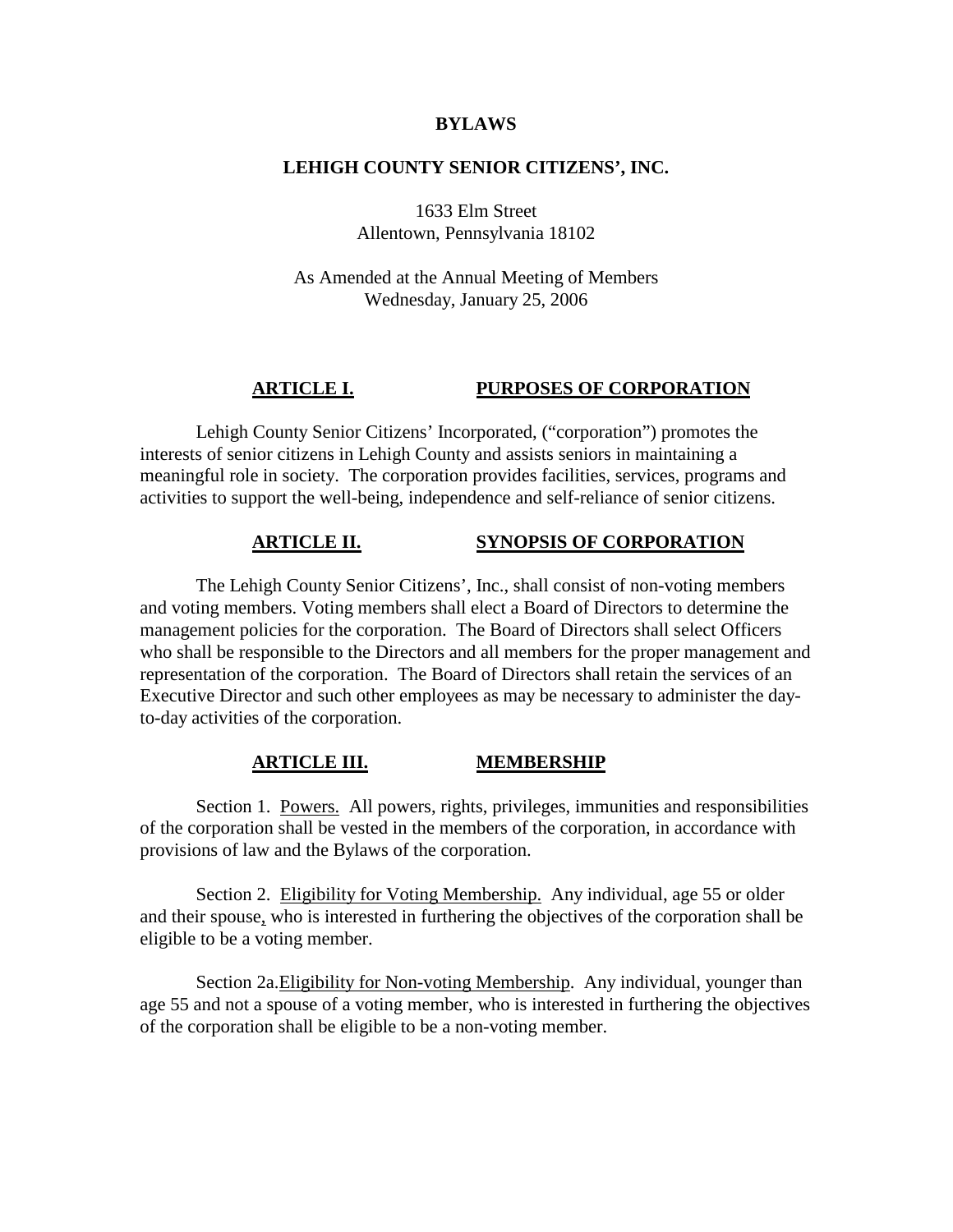Section 3. Application for Voting Membership. Persons applying for voting membership in the corporation shall state that they are familiar with the objectives of the corporation, are in agreement with said objectives, will abide by the Bylaws of the corporation, agree to cooperate with other members in furthering the purposes of the corporation, and shall pay the requisite membership fee before becoming a voting member.

Section 3a. Application for Non-voting Membership. Persons applying for nonvoting membership in the corporation shall pay the requisite membership fee.

Section 4. Resignation and Removal of Members. Any voting or non-voting member may resign at any time. Any member may be removed by the Board of Directors for activities inconsistent with or harmful to the objectives of the corporation or in violation of the Bylaws of the corporation; provided, however, that such member shall first be given at least 30 days prior written notice of the Board of Directors' meeting at which such removal is contemplated. Such member shall be given an opportunity to appear before the said Board of Directors and obtain a full and complete hearing on the matter. Any member so removed by the Board of Directors may appeal such removal to the voting membership within 60 days of the Board of Directors' decision, at the next regular or special meeting called for such purpose, whichever is sooner.

# Section 5. Meetings.

a. There shall be an annual meeting of the membership of the corporation which shall be held in Lehigh County within five months of the close of the fiscal year, at such time and place as shall be determined by the Board of Directors. Notice of such meeting shall be mailed to each member at least 10 days in advance of the meeting. The Board of Directors may reschedule the annual meeting for good cause only.

b. Special membership meetings may be called at any time upon the decision of the Board of Directors or upon the written request, directed to the Board of Directors, of at least 20 voting members of the corporation. Special meetings shall be held not less that 15 nor more than 30 days subsequent to the Board of Directors call. Notices of special meetings shall be mailed to each member at least 10 days in advance of the meeting and shall state the date, place and purpose of such special meeting.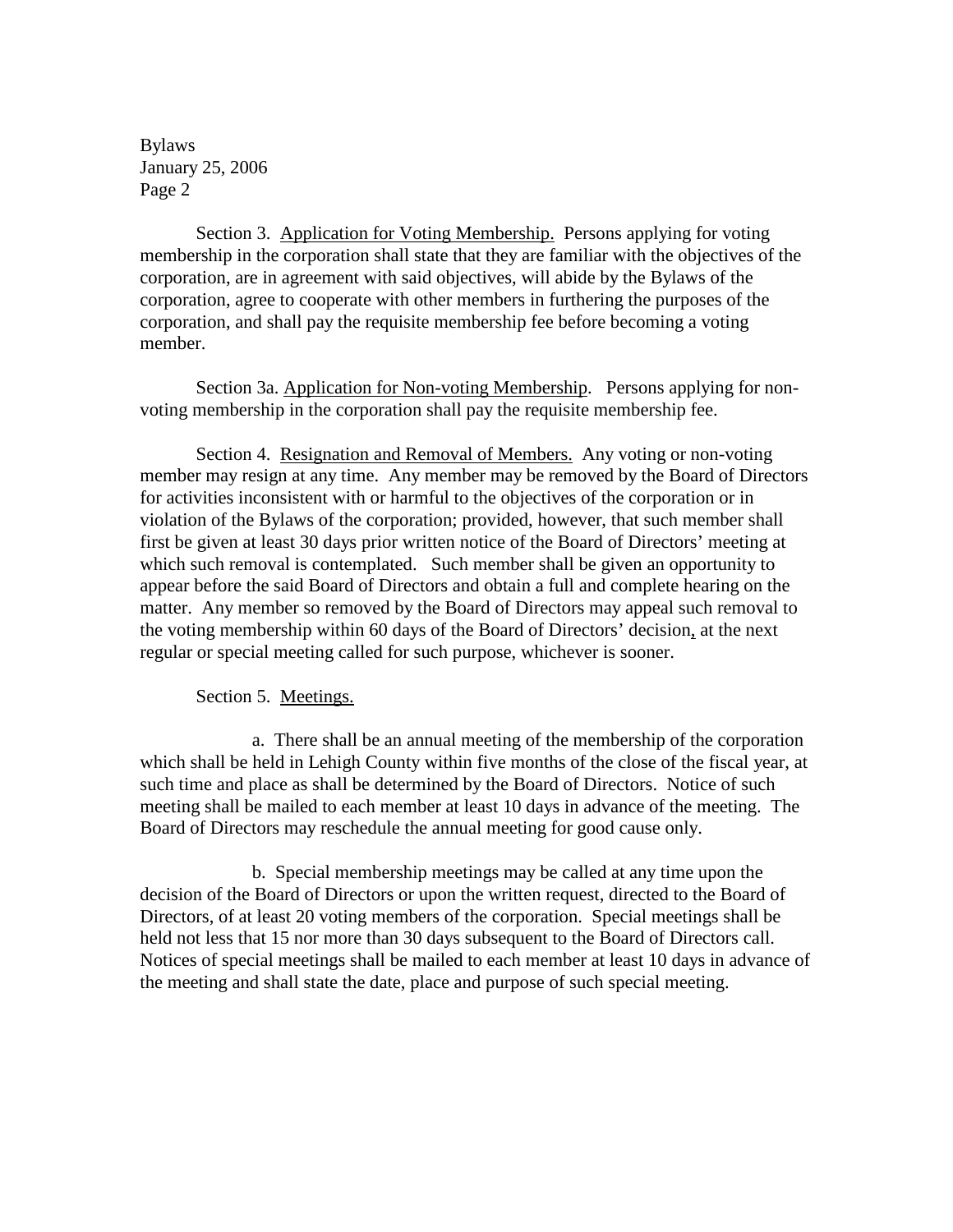Section 6. Quorum, Voting. At any meeting of the membership, annual or special, the presence of at least 100 voting members or 25% of the voting membership, whichever is lesser, shall be necessary and sufficient to constitute a quorum and, except as otherwise provided by law, the act of a majority of the voting membership present shall be the act of the membership. In the case of the election of directors if a quorum is not present, a majority of the voting members present may adjourn the meeting to reconvene at such time and place within the City of Allentown as they may determine, and no quorum nor notice of such adjourned and reconvened meeting shall be required.

# **ARTICLE IV. BOARD OF DIRECTORS**

Section 1. Powers and Duties. The business, policy and affairs of the corporation shall be determined by a Board of Directors. Members of the Board of Directors need not be members of the corporation at the time of their selection to the Board. Unless contrary to law or the Bylaws, the Board may, by resolution, delegate powers of duties of management to officers, agents or employees. Without limiting the generality of the foregoing, the Board of Directors shall have the following specific powers and duties:

To manage the affairs of the corporation and to expend the funds of the corporation subject to an accounting to the membership in the complete report of its activities; To recommend for approval by the membership such Bylaws for governing the corporation as may be consistent with law and designed to carry out the objectives of the corporation;

To retain the services of an Executive Director and such other employees as may be necessary to expedite the successful administration of the objectives of the corporation;

To give full and complete report of its activities to the membership of the corporation, at least annually;

To establish rules governing the Directors and meetings of the Board, as well as membership in the corporation.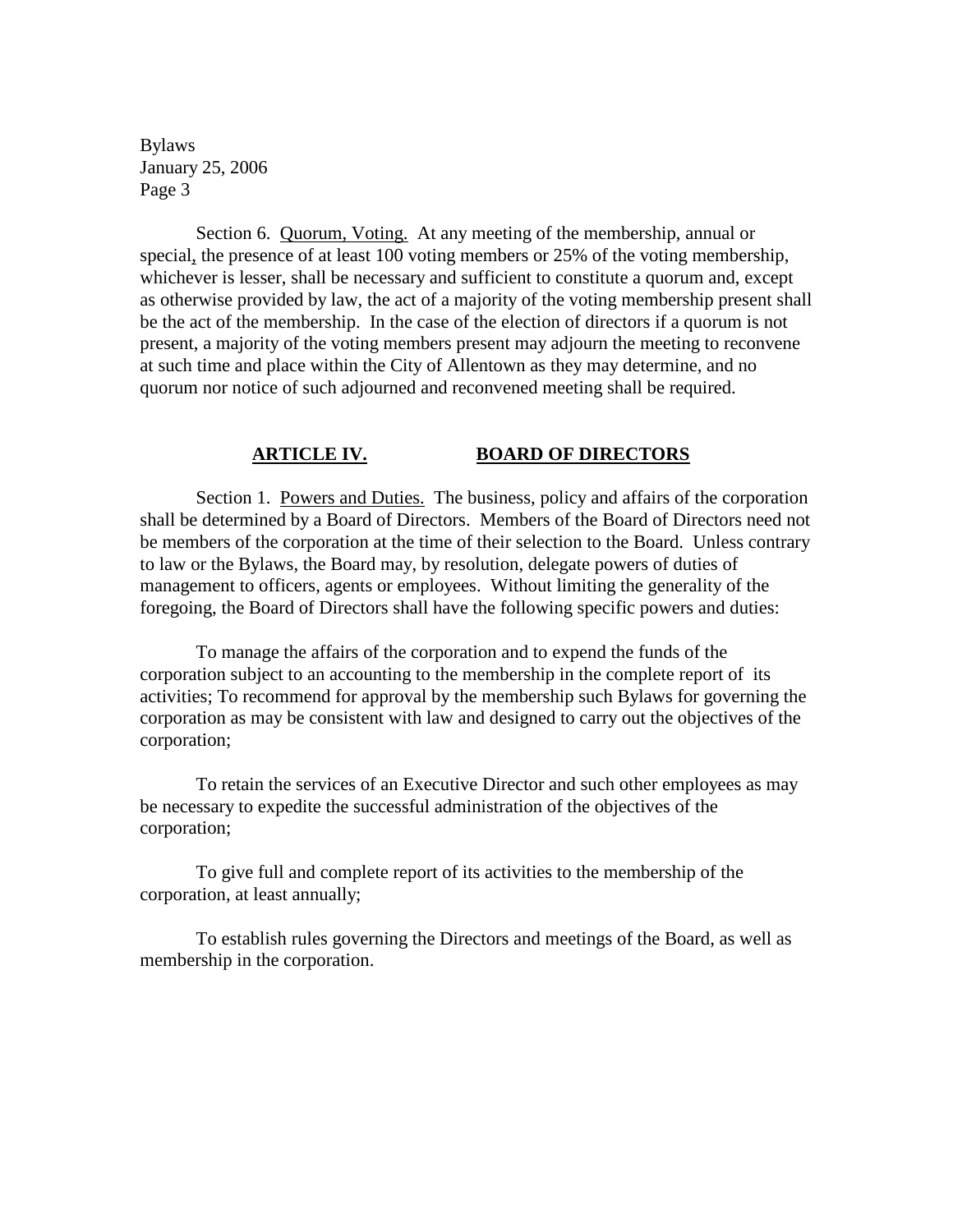Section 2. Classes of Directors. The Directors of the Corporation shall be of two classes: elected Directors and ex-officio Directors. Elected Directors shall be those persons who shall be chosen by vote of the members of the Corporation. The following shall be ex-officio Directors: the immediate past-President of the Corporation, the President of the Senior Citizens' Council of Lehigh County, the Mayor of the City of Allentown or his or her designee, the Chairman of Lehigh County Board of Commissioners or his or her designee, the County Executive or his or her designee, and the President of Allentown City Council or his or her designee, the Executive Director of the Lehigh County Area Agency on Aging or his or her designee and ex-officio Directors who are elected by the Board as Honorary Directors of the Corporation. These shall be individuals who through past Board service further the work and interests of the corporation. They shall be presented in nomination by the Committee on Nomination to the Board for consideration for election. Honorary Directors and ex-officio Directors shall be non-voting Directors.

Section 3. Size of Board, Term of Office. The Board of Directors shall be a body of not less than 12 elected members, and its size may be fixed annually by the membership at annual meetings; provided, however, that the size of the Board of Directors shall not be reduced in any year to eliminate the office of any Director who has not served out his elected or appointed term. Elected Directors shall be elected to serve a term of three years. A director may not be elected to more than two consecutive, three year terms, unless elected President of the Board during the last year of a second three year term. A director, as President of the Board of Directors, may then continue to serve not more than an additional two years.

Section 4. Nomination of Directors. Prior to each annual meeting of the corporation membership, the Nomination Committee, appointed by the Board of Directors, shall prepare a report which, inter alia, shall set forth (1) a statement of the number of elected directorship vacancies which will occur, (2) a statement of the recommended size of the Board of Directors for the following year, together with any reasons justifying an increase or decrease in Board size, (3) a nomination list of recommended persons, to be elected to the Board of Directors, and (4) any other matters which the Nomination Committee deems worthwhile to report. The report of the Committee shall be included in the notice to the membership of the annual meeting. Any voting member of the corporation may make additional nominations by submitting the names of such nominees, in writing, to the Chairman of the Nomination Committee no later than November 15th of the year preceding the annual meeting.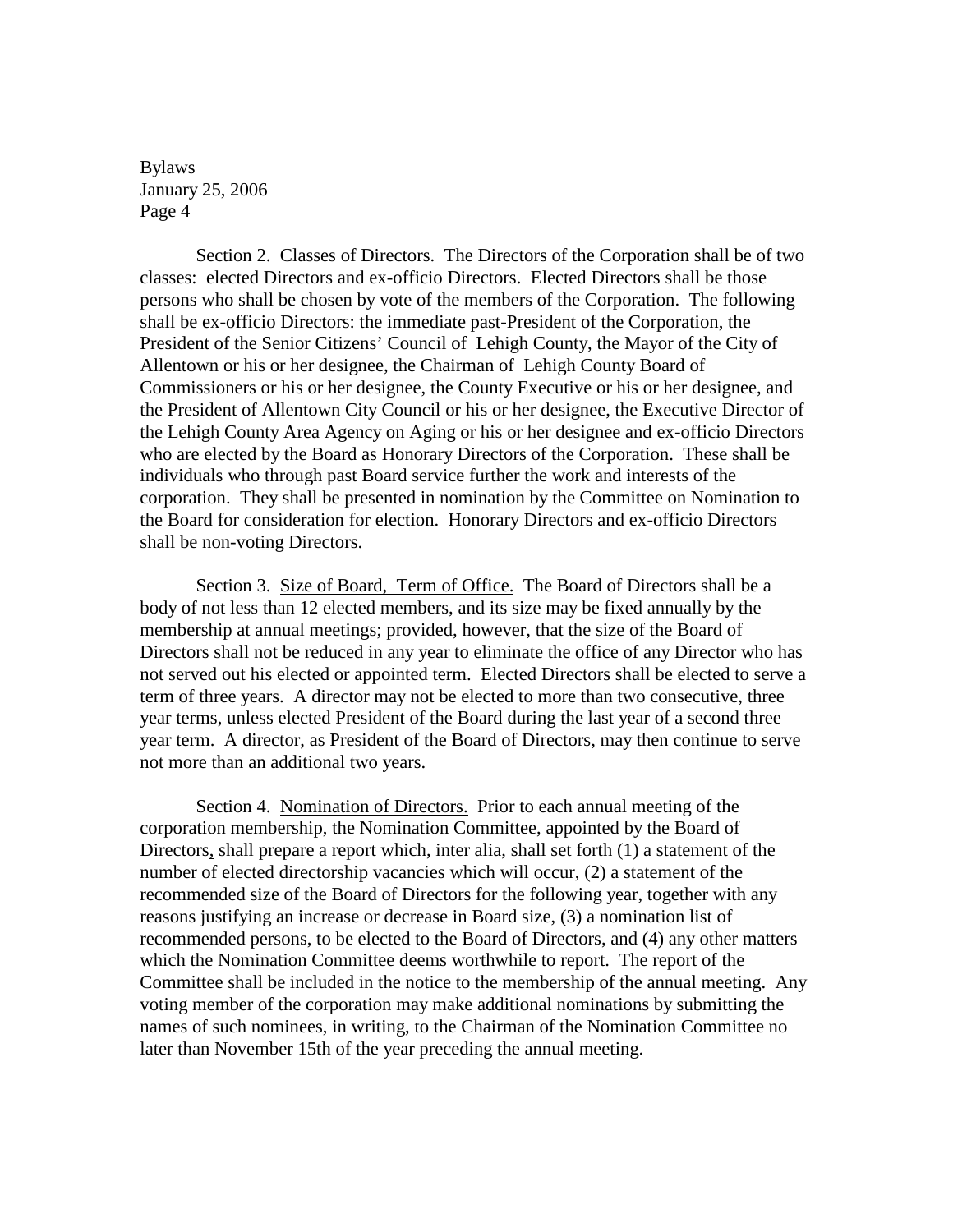Section 5. Elections. Elected Directors shall be elected at the annual membership meeting by a majority of the vote cast. Each person elected as a Director shall hold office until the cessation of his term or until his successor shall have been duly elected and qualified, or until his prior death, resignation or removal in accordance with the Bylaws.

Section 6. Resignation and Removal of Directors, Vacancy. Any Director may resign at any time. Any Director may be removed by the Board of Directors for missing three consecutive meetings within a calendar year, or for activities inconsistent with or harmful to the objectives of the corporation or the Bylaws of the corporation; provided, however, that such Director shall first be given at least 30 days prior written notice of the Board of Directors' meeting at which such removal is contemplated; and such Director shall be given an opportunity to appear before the Board of Directors at such meeting and obtain a full and complete hearing on the matter. Any Director so removed by the Board of Directors may appeal such removal to the voting membership, within 60 days of the Board of Directors' decision, at the next regular or special meeting called for such purpose, whichever is sooner. If the office of any elected Director shall become vacant, the remaining members of the Board shall fill such vacancy by appointment. An appointed Director shall serve until the expiration of the term of the Director being replaced.

Section 7. Meetings. The Board of Directors shall hold regular meetings, a minimum of four with a quorum each year, at such times and places as the President shall determine. Written notice of such meetings shall be mailed to each Director at least 10 days in advance of each regular meeting. The President of the corporation may, when necessary, and shall, upon the request of at least six Board members, call a special meeting of the Board of Directors. A notice of special meeting shall specify the time, place and purpose or purposes for which such meeting is called, and such notice shall be given to each director at least 3 days in advance of the meeting. Notice may be given by telephone, fax, in writing or orally.

Section 8. Quorum. At every meeting of the Board of Directors the presence of a majority of the Directors in office shall be necessary and sufficient to constitute a quorum and, except as otherwise provided by law, the act of a majority of the Directors present shall be the act of the Board of Directors.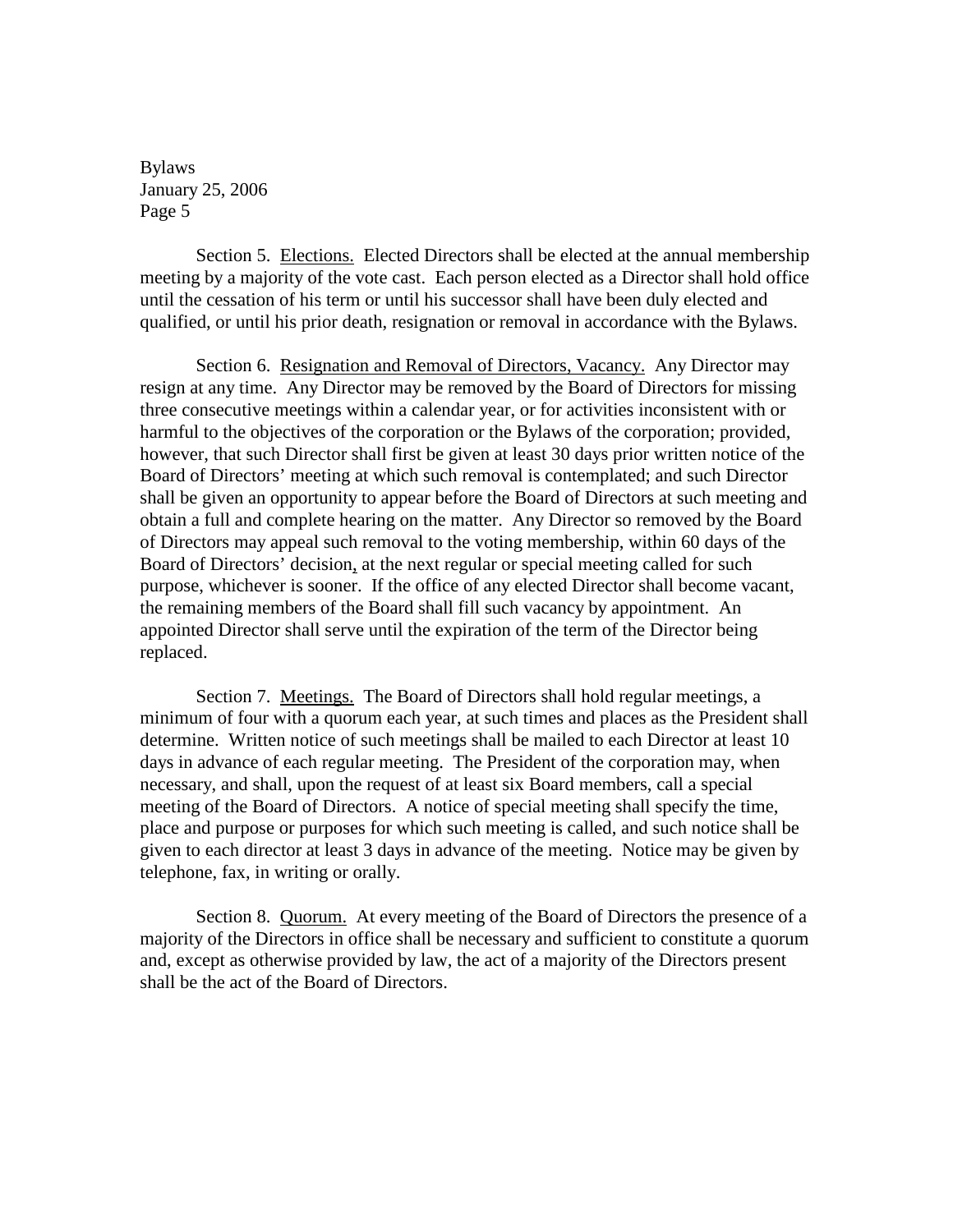# **ARTICLE V. OFFICERS**

Section 1. Required Officers. The Officers of the corporation, who shall be members of the Board of Directors, shall be the President, Vice Presidents, Secretary and Treasurer. One person may hold the office of Secretary-Treasurer if the Board of Directors determines it to be in the best interests of the corporation.

Section 2. Additional Officers. The Board of Directors at any meeting may, by resolution, create additional offices, prescribe the duties thereof, and fill such positions from among the membership of the Board of Directors.

Section 3. Election of Officers. The Officers, who shall be elected for annual terms, shall be elected by the Board of Directors at the first Board meeting next following the Annual Membership Meeting, by a majority of the votes cast. Each person elected as an Officer shall continue in office until the next annual meeting after his election or until his successor shall have been duly elected and qualified or until his earlier death, resignation or removal in accordance with the Bylaws. Vacancies of offices caused by death, resignation, removal or increase in the number of Officers may be filled by a majority of the votes cast at any regular Board meeting or at a special Board meeting called for that purpose.

Section 4. Removal of Officers. Any Officer may be removed at any regular meeting by a vote of the majority of the Board of Directors; provided, however, that any Director proposing to remove an Officer shall give at least 30 days prior written notice thereof to all Directors and Officers of the corporation.

Section 5. Duties of Officers.

a. Duties of President. The President shall supervise the corporation's affairs and activities. The President shall preside at all meetings of the Board of Directors and the membership of the corporation, and shall submit such recommendations and information as may be considered proper, or which the President is directed by the Board or voting membership to obtain concerning the business affairs and policies of the corporation. The President shall establish any ad hoc committees that the President deems appropriate for furthering the business of the Corporation. The President shall appoint the persons to serve on all standing and ad hoc committees with said appointees to be members of the Board and/or other persons who would serve in an ex-officio capacity. Except as otherwise determined by resolution or the Bylaws, the President and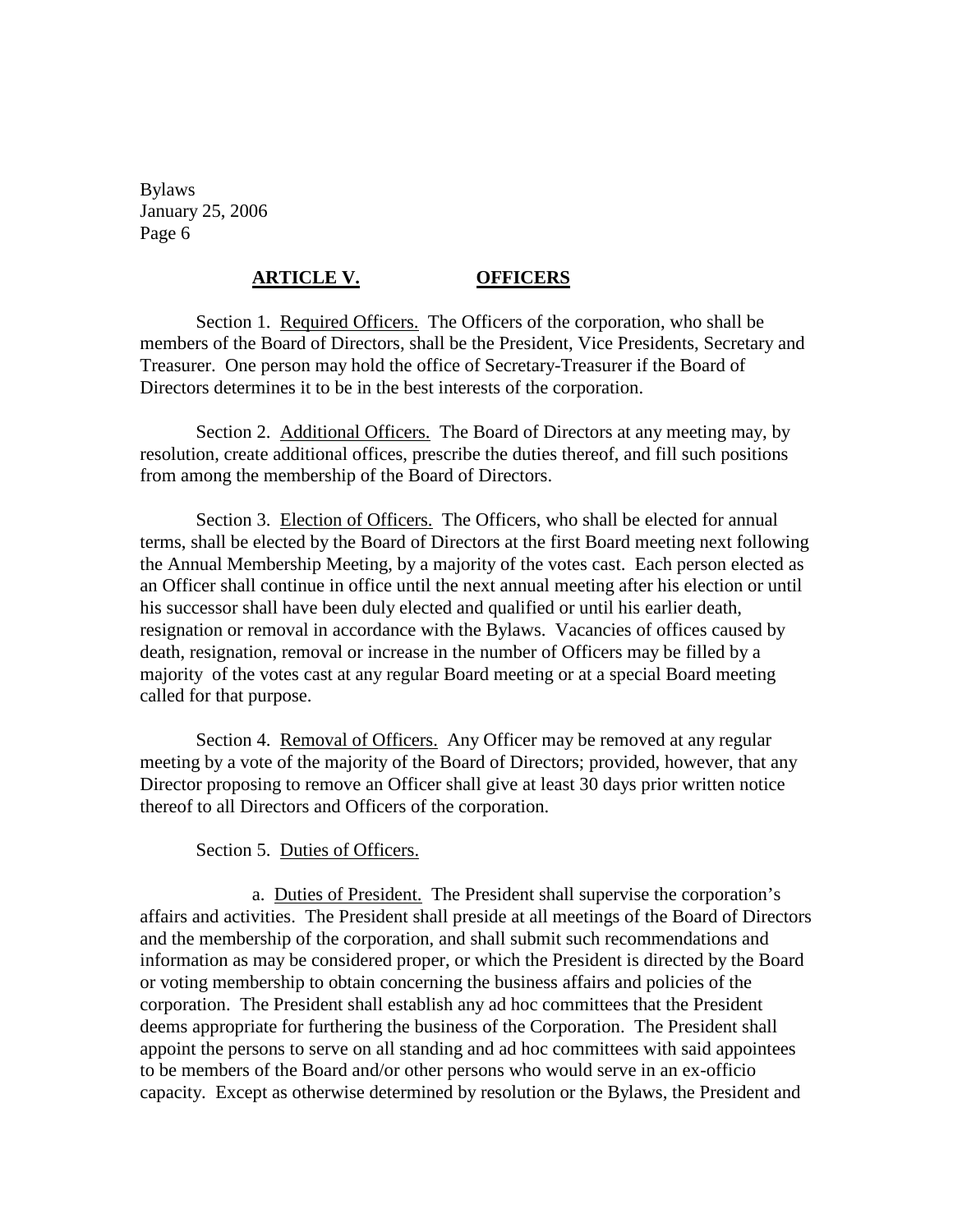Secretary shall sign all contracts, deeds, notes and other instruments made by the corporation.

Bylaws January 25, 2006 Page 7

b. Duties of Vice Presidents. The Vice Presidents shall perform the duties of the President in the absence or incapacity of the President, and any such performance of duty shall be deemed prima facie evidence of such absence or incapacity of the President. In addition, the Vice Presidents shall perform such duties as the President prescribes. Upon the resignation, death or removal from office of the President, the Vice Presidents shall perform all the duties of the President until such time as the Board of Directors shall elect a new President.

c. Duties of Secretary. The Secretary shall be the custodian of all official records, minutes and documents, together with the seal of the corporation. The Secretary shall give notice of all annual, regular and special meetings of the Board of Directors and the members of the corporation as provided by these Bylaws. The Secretary shall keep and maintain, or cause to be kept and maintained, full and complete minutes of all meetings of the Board of Directors and the membership of the corporation. Except as otherwise determined by resolution, the Secretary shall attach to and affix the seal of the corporation to all contracts, deeds, notes, instruments and documents directed to be so executed by the corporation.

d. Duties of Treasurer. The Treasurer shall have the custody of all monies of the corporation and, unless otherwise directed by resolution, shall deposit the same in the name of the corporation and in such banks as the Board shall direct. The Treasurer shall sign or cause to be signed all orders, vouchers and checks for the payment of money and shall pay out or cause to be paid out and to disburse such monies only at the direction of the Board of Directors. The Treasurer shall keep or cause to be kept regular books of account showing receipts and expenditures and shall present to the Board and to the corporation membership whenever required, but no less than once each year, an account of the financial condition of the corporation.

Section 6. Temporary Authorization. In the absence of or incapacity of any Officer to perform duties of the office, the Board may, by resolution, vote to delegate the powers and functions of such Officer to another Officer or director of the corporation.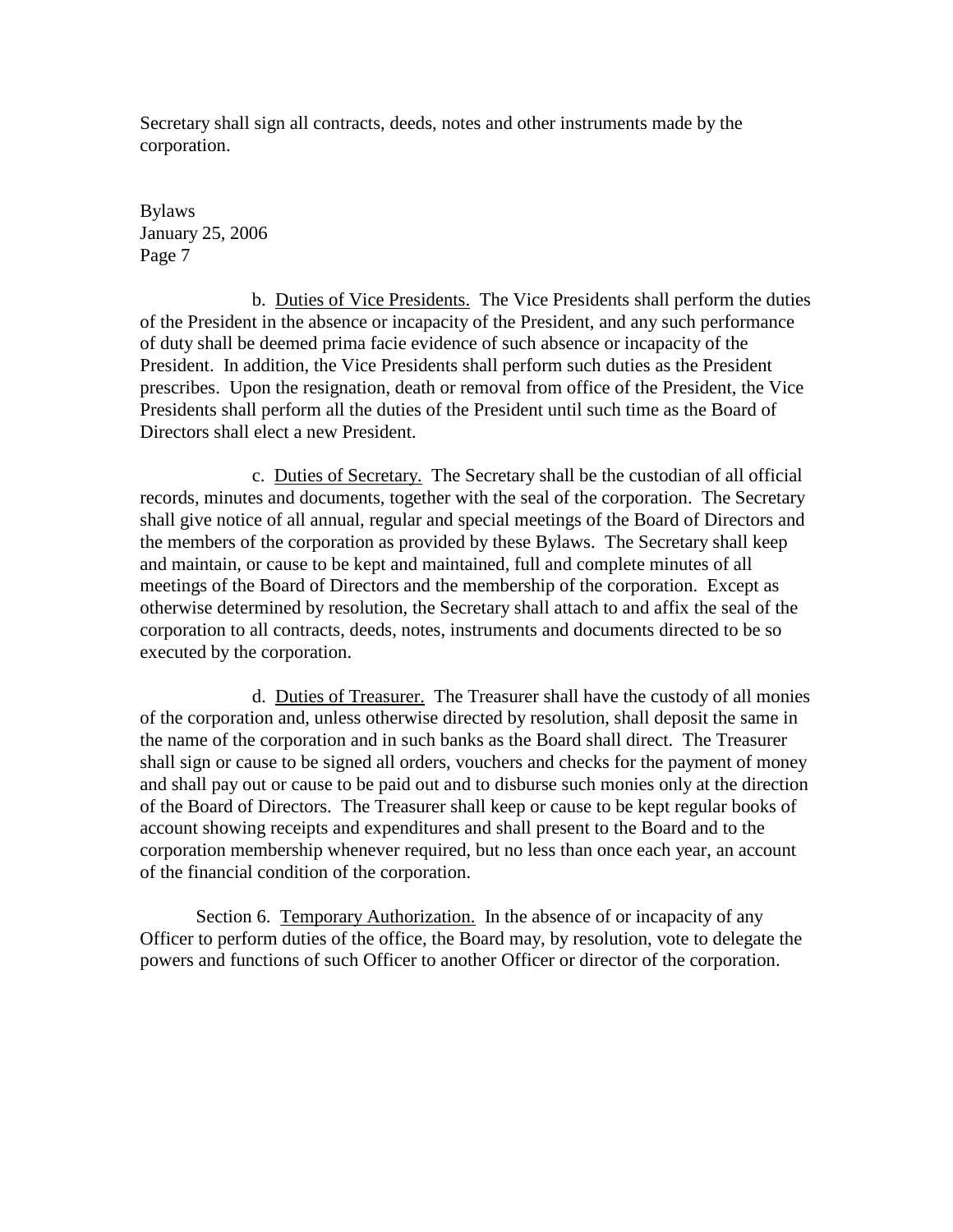# **ARTICLE VI. MISCELLANEOUS PROVISIONS**

Section 1. Agents and Employees. The Board of Directors shall select and employ when necessary an Executive Director who shall have the general supervision over the daily administration of the business and affairs and over the employees of the corporation, subject to the direction of the Board of Directors. When the Board of Directors determines that additional employees are deemed necessary, said employees shall be hired by the Executive Director unless otherwise directed by the Board of Directors. The Board of Directors may select additional agents who shall be responsible to the Board of Directors and shall perform such duties as the Board shall direct.

Section 2. Fiscal Year. The fiscal year of the corporation shall end on December 31 each year.

Section 3. Execution of Instruments. The Board may authorize any officer, employee or agent in the name of or on behalf of the corporation, to enter into any contract or execute or deliver any instrument, and such authority may be general or confined to specific instances. Unless so authorized by the Bylaws or by the Board, no Officer, employee or agent shall have any power to bind the corporation by any contract or engagement or to pledge its credit or to render it liable pecuniarily for any purpose or any amount.

Section 4. Amendment to Bylaws. From time to time the Bylaws may be altered, amended or repealed and new or changed Bylaws may be adopted by a two-thirds vote of the voting members of the corporation present at any regular or special meeting called for the purpose; provided, however, that:

The Board of Directors previously considered and approved the amendment, and the proposed amendment is included with the meeting notice to the voting membership.

Notwithstanding the foregoing, any proposed amendment which has been submitted to the Board in writing and signed by at least 100 voting members of the corporation shall be placed before the consideration of the voting membership at the next annual meeting or special meeting called for such purpose provided, however, that such submitted amendment shall be presented to the Secretary of the corporation at least 10 days prior to the date on which membership meeting notices are to be mailed.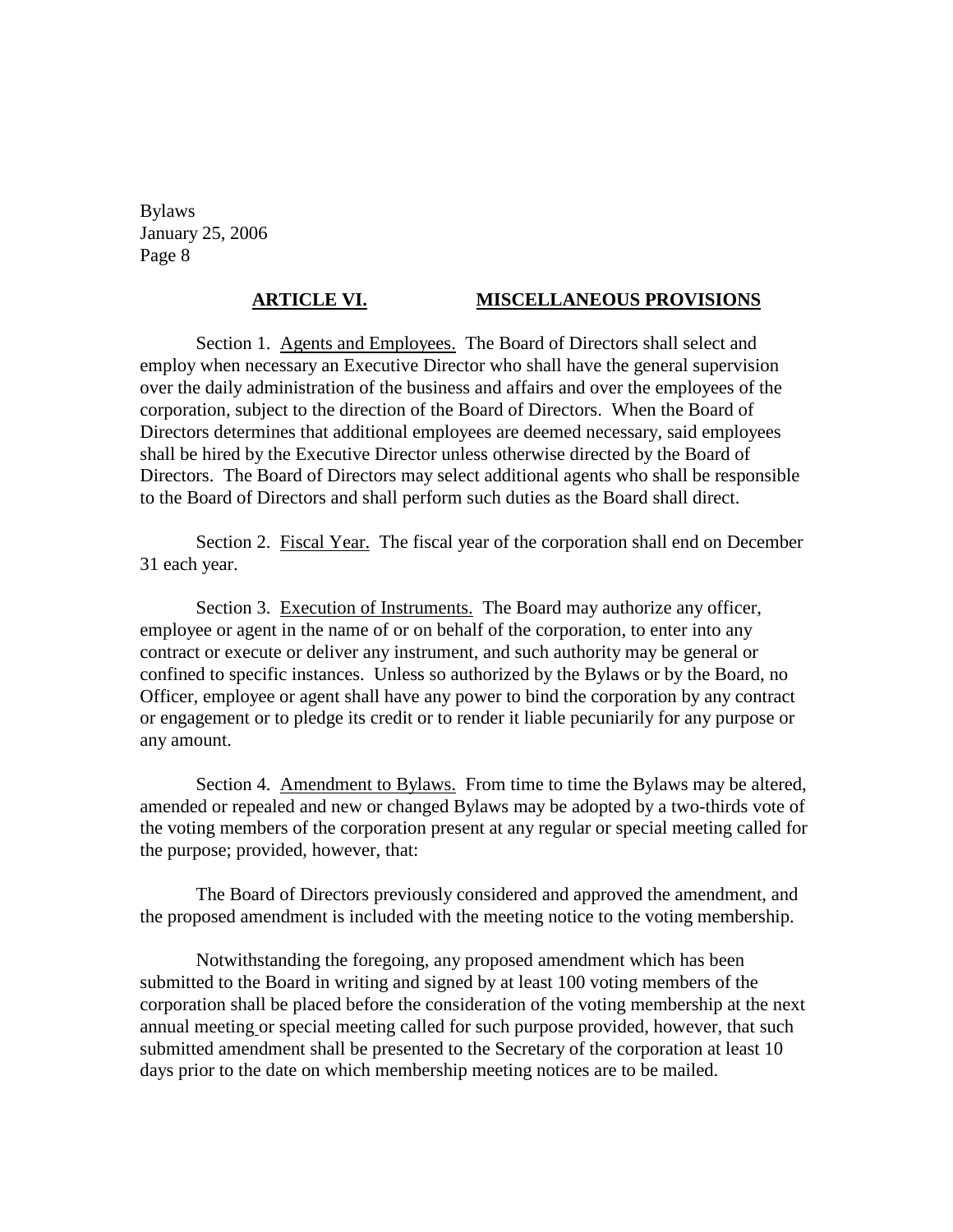Section 5. Standing Committees. The Standing Committees of the Board of Directors shall consist of the Executive, the Nomination, the Budget and Finance, the Personnel, the Service and Program, the Fund Raising and Development, the Public Relations and the Building Committees.

Section 6. Parliamentary Procedure. In all matters of the parliamentary procedure not covered by these Bylaws, Robert's Rules of Order, newly revised, shall be the parliamentary authority, and the President's interpretation of such rules shall be controlling.

Section 7. Interpretation of Bylaws and Resolutions. In the event of any conflict of interpretation of any provision of the Bylaws or of any resolution, the President's interpretation shall be controlling unless and until superseded by the interpretation of the Board of Directors, and the interpretation of the Board of Directors shall be final.

Section 8. Operative Effect of Bylaws. These Bylaws shall be effective upon the date of their approval by the voting membership of the corporation, and shall replace and supersede all prior Bylaws and amendments thereto. The adoption of these Bylaws shall not be deemed to affect the rights or terms of office of any Director, Officer, employee or agent of the corporation.

# **ARTICLE VII. INDEMNIFICATION AND LIABILITY OF DIRECTORS AND OFFICERS**

Section 1. Personal Liability of Directors. A Director of the corporation shall not be personally liable for monetary damages for any action taken, or any failure to take any action, as a Director except to the extent that by law (including the Director's Liability Act, 42 PaC.S. 8361 et seq.) a Director's liability for monetary damages may not be limited.

Section 2. Indemnification. The corporation shall indemnify any person who was or is a party or is threatened to be made party to any threatened, pending or completed action, suit or proceeding, including actions by or in the right of the corporation, whether civil, criminal, administrative or investigative, by reasons of the fact that such person is or was a Director or Officer of the corporation, or is or was serving while a Director or Officer of the corporation at the request of the corporation as Director, Officer, employee, agent, fiduciary or other representative of another corporation, partnership, joint venture,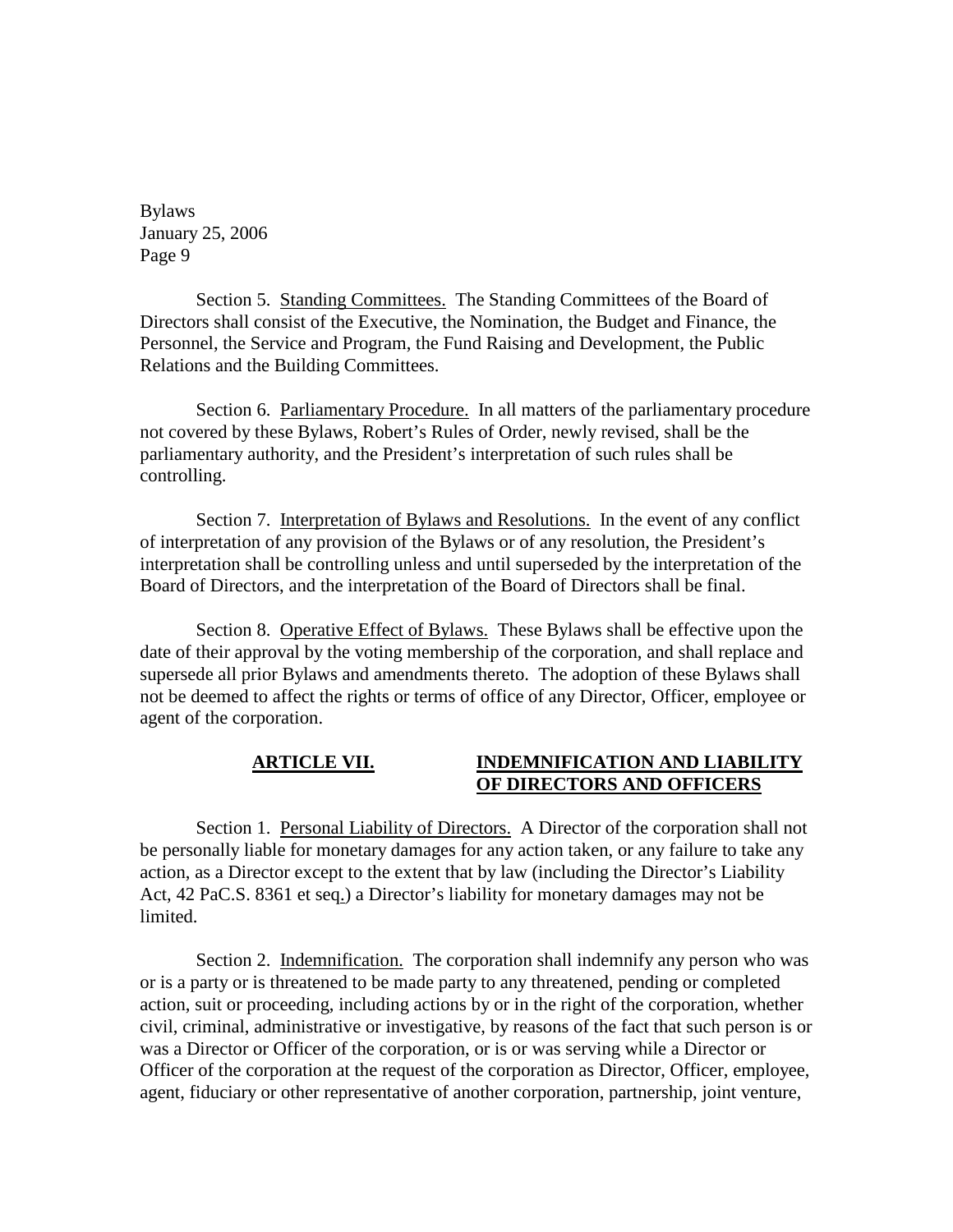trust, employee benefit plan or other enterprise, against expenses (including attorneys' fees), judgments, fines, excise taxes and amounts paid in settlement actually and reasonably incurred by such person in connection with such action, suit or proceeding to the full extent permissible under Pennsylvania law.

Bylaws January 25, 2006 Page 10

Section 3. Advancement of Expenses. Reasonable expenses incurred by an Officer or Director of the corporation in defending a civil or criminal action, suit or proceeding described in Section 2 shall be paid by the corporation in advance of the final disposition of such action, suit or proceeding upon receipt of an undertaking by or on behalf of such person to repay such amount if it shall ultimately be determined that the person is not entitled to be indemnified by the corporation.

Section 4. Other Rights. The indemnification and advancement of expenses provided by or pursuant to this Article shall not be deemed exclusive of any other rights to which those seeking indemnification or advancement of expenses may be entitled under the corporation's Articles of Incorporation, any insurance or other agreement, vote of shareholders or Directors or otherwise, both as to actions in their official capacity and as to actions in another capacity while holding an office, and shall continue as to a person who has ceased to be a Director or Officer and shall inure to the benefit of the heirs, executors and administrators of such person.

Section 5. Insurance. By action of the Board of Directors, the corporation shall purchase and maintain insurance on behalf of any person who is or was a Director, Officer, employee or agent of the corporation, or is or was serving at the request of the corporation as a Director, Officer, employee or agent of another corporation, partnership, joint venture, trust, employee benefit plan or other enterprise, against any liability asserted against him and incurred by him in any such capacity, or arising out of his status as such, whether or not the corporation would have the power to indemnify him against such liability under the provisions of these Bylaws.

Section 6. Security Fund. By action of the Board of Directors, the corporation may create and fund a trust fund or fund of any nature for the purpose of securing or insuring in any manner its obligation to indemnify or advance expenses as provided in this Article.

Section 7. Indemnity Agreements. By action of the Board of Directors, the corporation may enter into agreements with its Officers and Directors for indemnification or advancement of expenses as provided in this Article.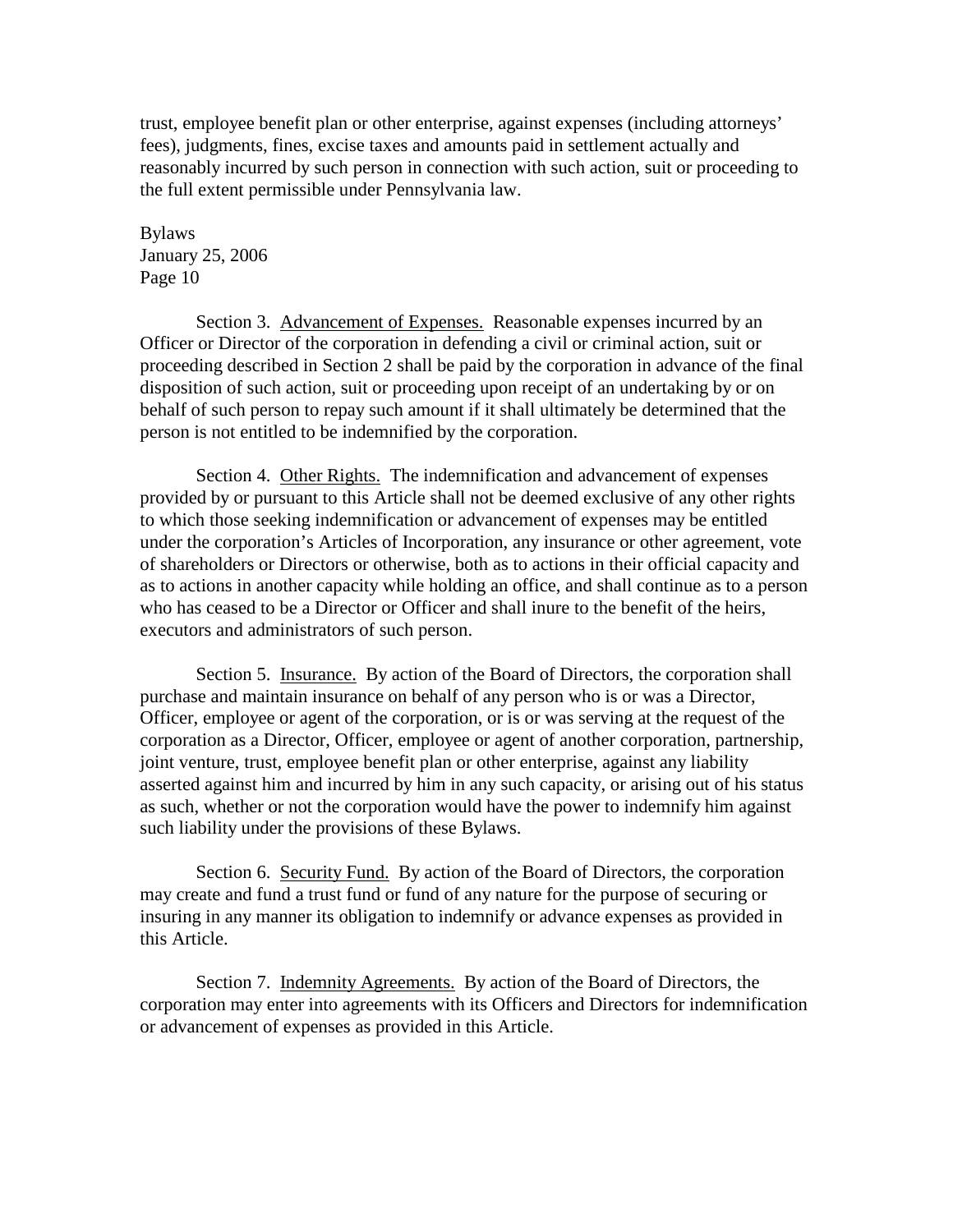Section 8. Modification. The duties of the corporation to indemnify and to advance expenses to a Director or Officer provided in this Article shall be in the nature of a contract between the corporation and each such Director or Officer, and no amendment or repeal of any provision of this Article, and no amendment or termination of any trust or other fund created pursuant to Section 6, shall alter, to the detriment of such Director or Officer, the right of such person to the advance of expenses or indemnification related to a claim based on an act or failure to act which took place prior to such amendment, repeal or termination.

Section 9. Acts After January 27, 1987. Article VII of these Bylaws shall apply to any action taken or failure to act occurring after the effective date of the Directors' Liability Act, 42 Pa.C.S. 8361 et. seq.

## **ARTICLE VIII. SITUS**

The situs of the corporation is the County of Lehigh, Commonwealth of Pennsylvania. The place where the corporation conducts its principal activities is the County of Lehigh, Commonwealth of Pennsylvania. Should the corporation change its situs or place of its principal activities to other than Lehigh County, then a sum of money equal to the aggregate amount of capital grants, if any, made to the corporation by the Harry C. Trexler Trust shall with first priority revert to said trust in a manner to be prescribed by the Orphans' Court Division, Court of Common Pleas, County of Lehigh, Commonwealth of Pennsylvania. This Article shall not be altered, amended or repealed except upon Order of the Orphans' Court Division, Court of Common Pleas, Lehigh County, Commonwealth of Pennsylvania.

#### **ARTICLE IX. DISSOLUTION**

In the event of dissolution of the corporation, and after payment of all liabilities of the corporation, any remaining assets up to the aggregate amount of capital grants made to the corporation by the Harry C. Trexler Trust, if any, shall with first priority revert to said trust in a manner to be prescribed by the Orphans' Court Division, Court of Common Pleas, County of Lehigh, Commonwealth of Pennsylvania. Any assets remaining after satisfaction of the foregoing provisions shall be paid over to one or more similar organizations exempt from tax under Section 501 (c) (3) of the Internal Revenue Code of 1986 (or the corresponding provision of any future United States Internal Revenue Law).